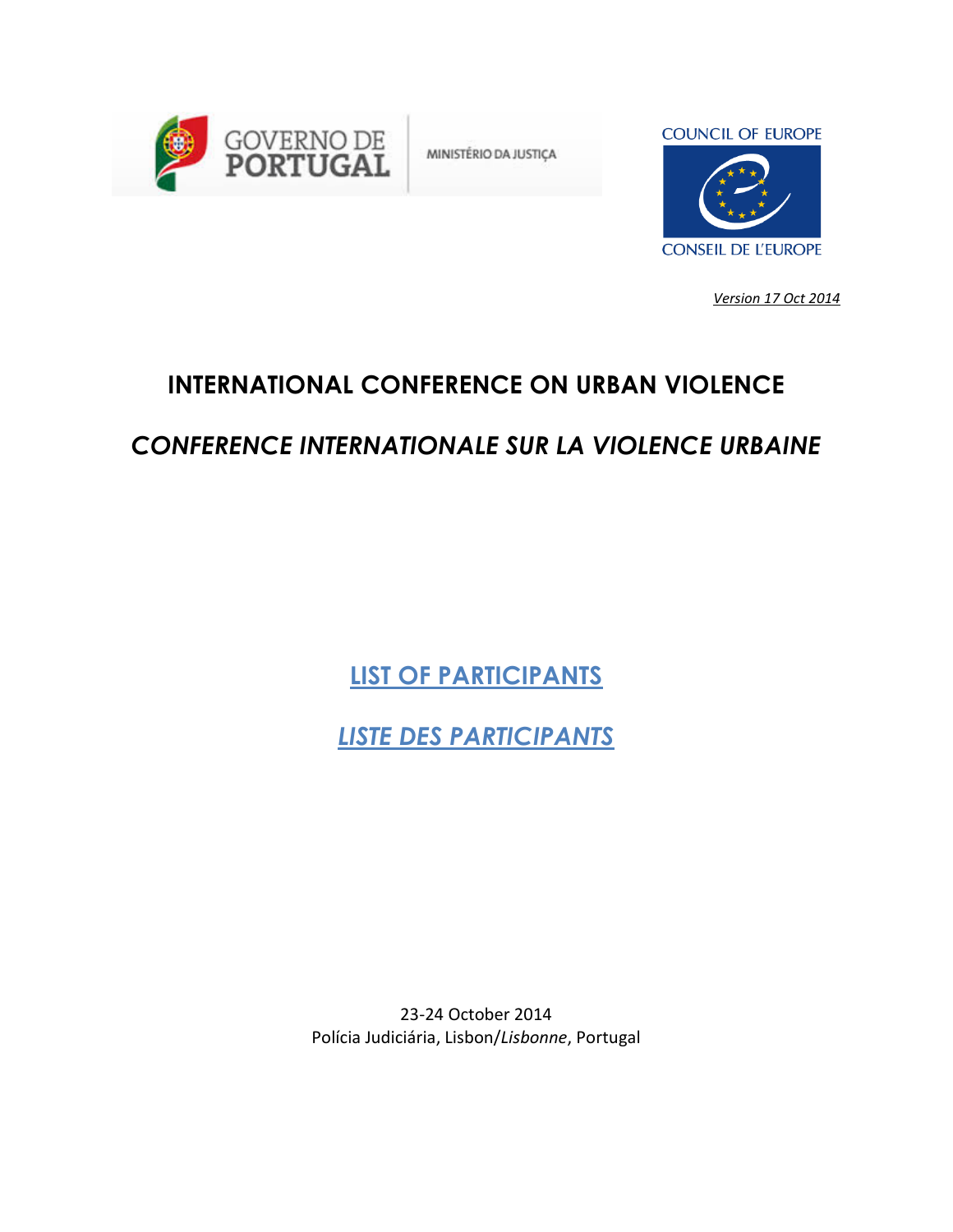## **INVITED COUNTRIES/** *PAYS INVITÉS*

### **ALBANIA /** *ALBANIE*

**Mrs Eljona BYLYKBASHI**, Legal expert of the legal analysis and study sector

**Mr Fatos REKA**, Chief of the Sector for Council of Europe and Organization for Security and Cooperation in Europe, Ministry of Foreign Affairs

**Mrs Katrin TRESKA**, Director of the Law drafting departement and analysis

#### **ARMENIA /** *ARMENIE*

**Mr Gegham KHACHATRYAN**, Police Capitan, Commander of the 4th special battalion of the patrol service of the Yerevan City Department

#### **AZERBAIJAN /** *AZERBAÏDJAN*

**Mr Vusal ISAYEV**, Chief advisor, Department for Coordination of Law Enforcement Agencies, Administration of President

#### **BELGIUM /** *BELGIQUE*

**Mr Freddy GAZAN**, Conseiller, Service public fédéral Justice

#### **BOSNIA AND HERZEGOVINA /** *BOSNIE-HERZEGOVINE*

**Mr Vjekoslav VUKOVIC**, Assistant of Minister in Ministry of Security, Head of Sector for fight against terrorism, organized crime, corruption, war crime and drug abuse

**CZECH REPUBLIC /** *REPUBLIQUE TCHEQUE*

**Ms Helena LIŠUCHOVÁ**, Head of International Cooperation Department Ministry of Justice

#### **DENMARK /** *DANEMARK*

**Mr Henrik STEVNSBORG**, Professor, dr.phil., University of Copenhagen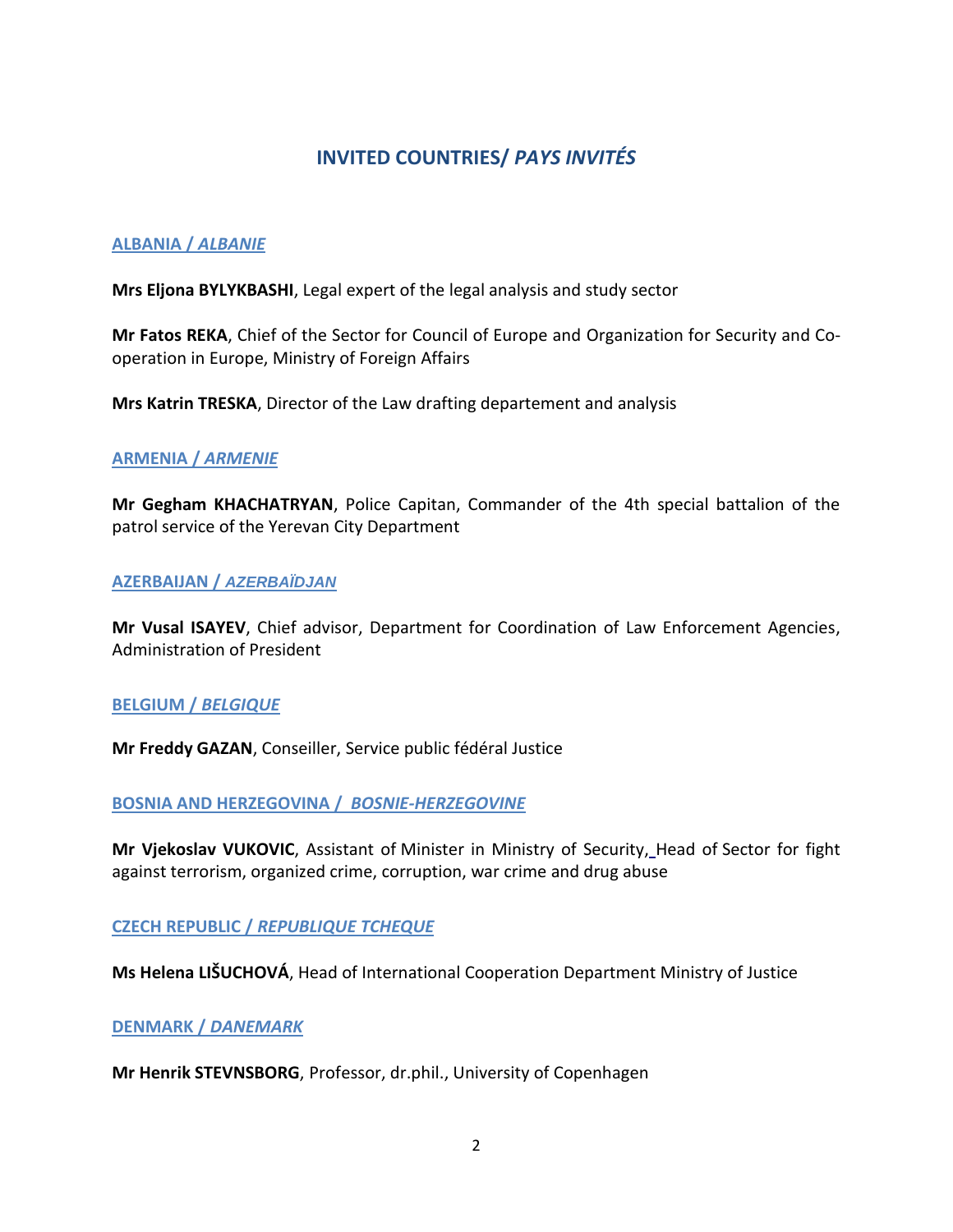#### **ESTONIA /** *ESTONIE*

**Ms Kadri Ann SALLA**, Adviser, Internal Security Department, Ministry of the Interior

#### **FINLAND /** *FINLANDE*

**Mr Markus ALANKO,** Senior Planning Officer, Department of Criminal Policy, Criminal policy and Crime Prevention unit, Ministry of Justice

#### **FRANCE /** *FRANCE*

**Mme Anne GIVAUDAND**, Adjointe au chef du bureau de la politique d'action publique générale

#### **GEORGIA / GEORGIE**

**Mr Merab JERANASHVILI**, Senior Prosecutor, Ministry of Justice

#### **GERMANY /** *ALLEMAGNE*

**Mr Wolfgang KAHL,** Foundation German Forum for Crime Prevention c/o Ministry of Interior

#### **GREECE /** *GRECE*

**Ms Kalliopi THEOLOGITOU**, Public Prosecutor at the Court of first instance of Athens, Ministry of Justice

#### **HUNGARY /** *HONGRIE*

**Mrs Tünde FORMAN**, Head of Department, Department of International Criminal Law, Ministry of Justice

#### **IRELAND /** *IRLANDE*

**Mr John Roche**, Head of Crisis Management Section, An Garda Siochana

#### **ITALY /** *ITALIE*

**Mr Celestino ARDOLINO**, Deputy Superintendent State Police Ministry of Interior, Department of Public Security, Public Order Office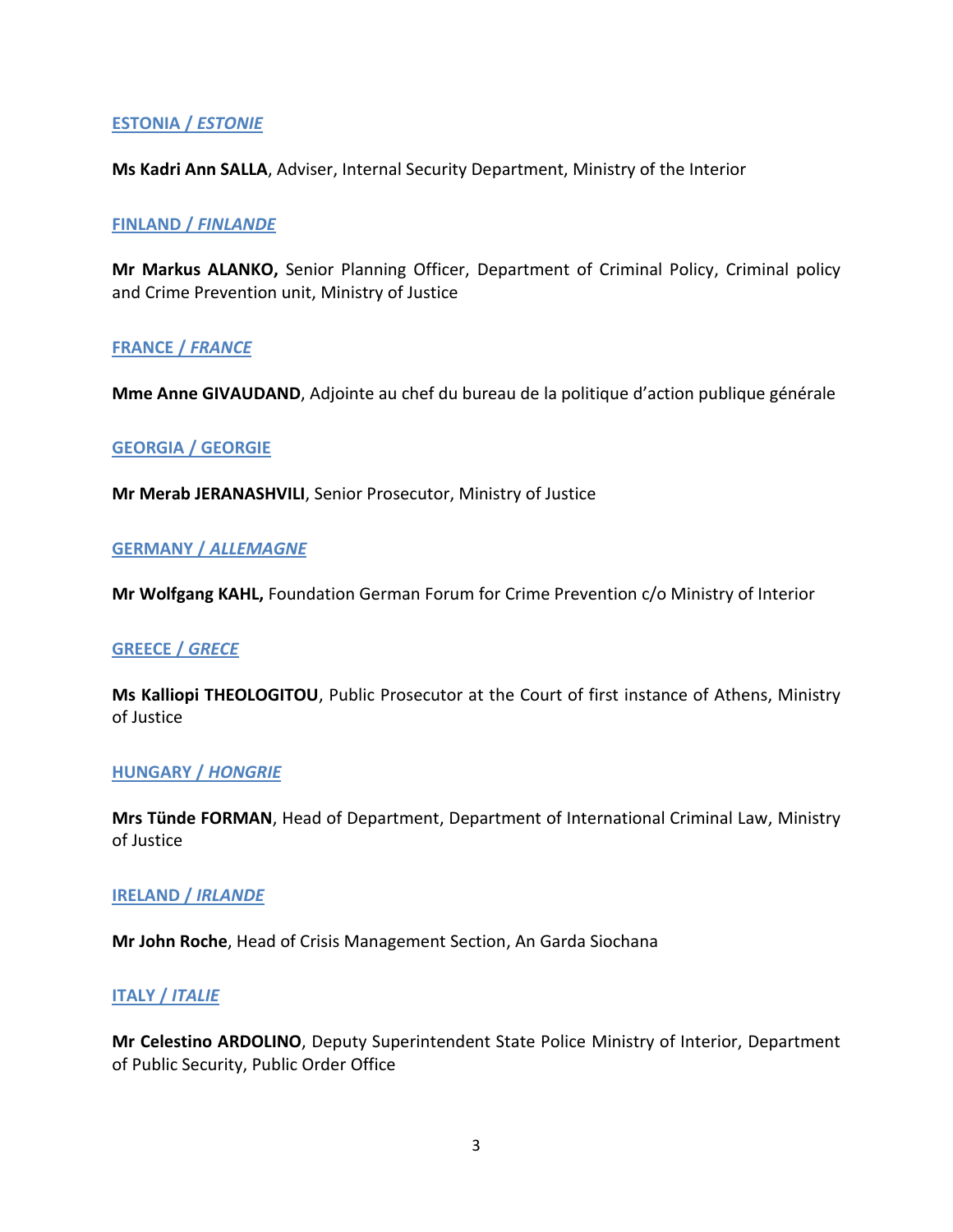#### **LATVIA/** *LETTONIE*

**Mr Ronalds PETROVSKIS**, Senior Desk Officer, Ministry Of Interior

#### **LITHUANIA /** *LITUANIE*

**Ms Kristina DEVIATNIKOVAITĖ**, Chief Officer**,** Criminal Justice Division**,** Administrative and Criminal Justice Department, Ministry of Justice

#### **LUXEMBOURG**

**Mme Tania NEY**, Magistrat détaché, Ministère de la Justice

#### **MALTA /** *MALTE*

**Ms Vincienne VELLA**, Lawyer, Ministry of Justice

#### **THE REPUBLIC OF MOLDOVA /** *LA REPUBLIQUE DE MOLDOVA*

**Mr Valeriu BODEAN**, Prosecutor for special mission General Prosecutor's Office of the Republic of Moldova

#### **NORWAY /** *NORVEGE*

**Mr Lars MELING**, Senior Adviser, Police Department, Ministry of Justice and Public Security

#### **POLAND /** *POLOGNE*

**Mr Michal HARA**, Chief expert Ministry of Justice

#### **PORTUGAL**

**Mr Antonio FOLGADO**, Head of division for Criminal Justice - Directorate General for Justice Policy, Ministry of Justice

#### **ROMANIA /** *ROUMANIE*

**Ms Simona-Maya TEODOROIU**, State Secretary Ministry of Justice

**Mr Flavian POPA**, Prosecutor, Head of Unit Superior Council of Magistracy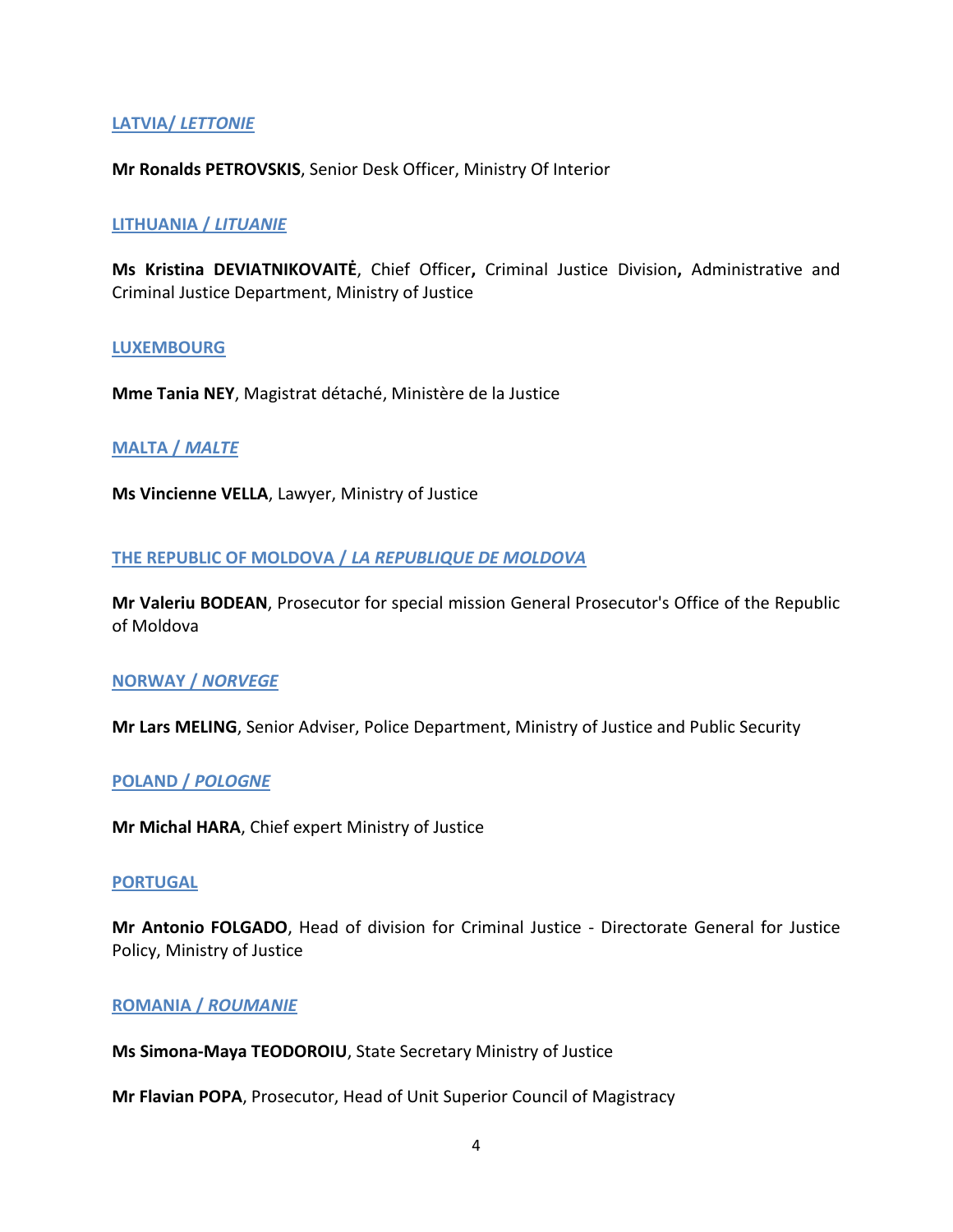#### **RUSSINA FEDERATION /** *FEDERATION DE RUSSIE*

**Mrs. Elena SEROVA**, Counsellor, Embassy of the Russian Federation in Portugal

#### **SERBIA /** *SERBIE*

**Ms Neda MARKOVIC**, Adviser, Ministry of Justice

#### **SLOVENIA /** *SLOVENIE*

**Ms Tanja TRTNIK**, Senior Adviser, Ministry of Justice

#### **SPAIN /** *ESPAGNE*

**Mr José Antonio RODRÍGUEZ CASAS**, Chief of anti-riot unit, National Police

#### **SWEDEN /** *SUEDE*

**Ms Jenny VON KNORRING**, Head of section, Ministry of justice

#### **SWITZERLAND /** *SUISSE*

**M. Daniele LENZO**, Chef du Service de prévention de la violence, Ville de Zurich

## **THE FORMER YUGOSLAV REPUBLIC OF MACEDONIA/** *L'EX-REPUBLIQUE YOUGOSLAVE DE MACEDOINE*

**Mr Mitko CHAVKOV**, Director of the Bureau for Public Security within the Ministry of Interior

#### **UKRAINE**

**Ms Tamara ANDRIIEVA**, Head of Directorate on Implementation of the Agreement with the EU, legal expertize of International Agreements and International Cooperation, Ministry of Justice

**\* \* \* \***

## **OBSERVER STATES/ETATS OBSERVATEURS**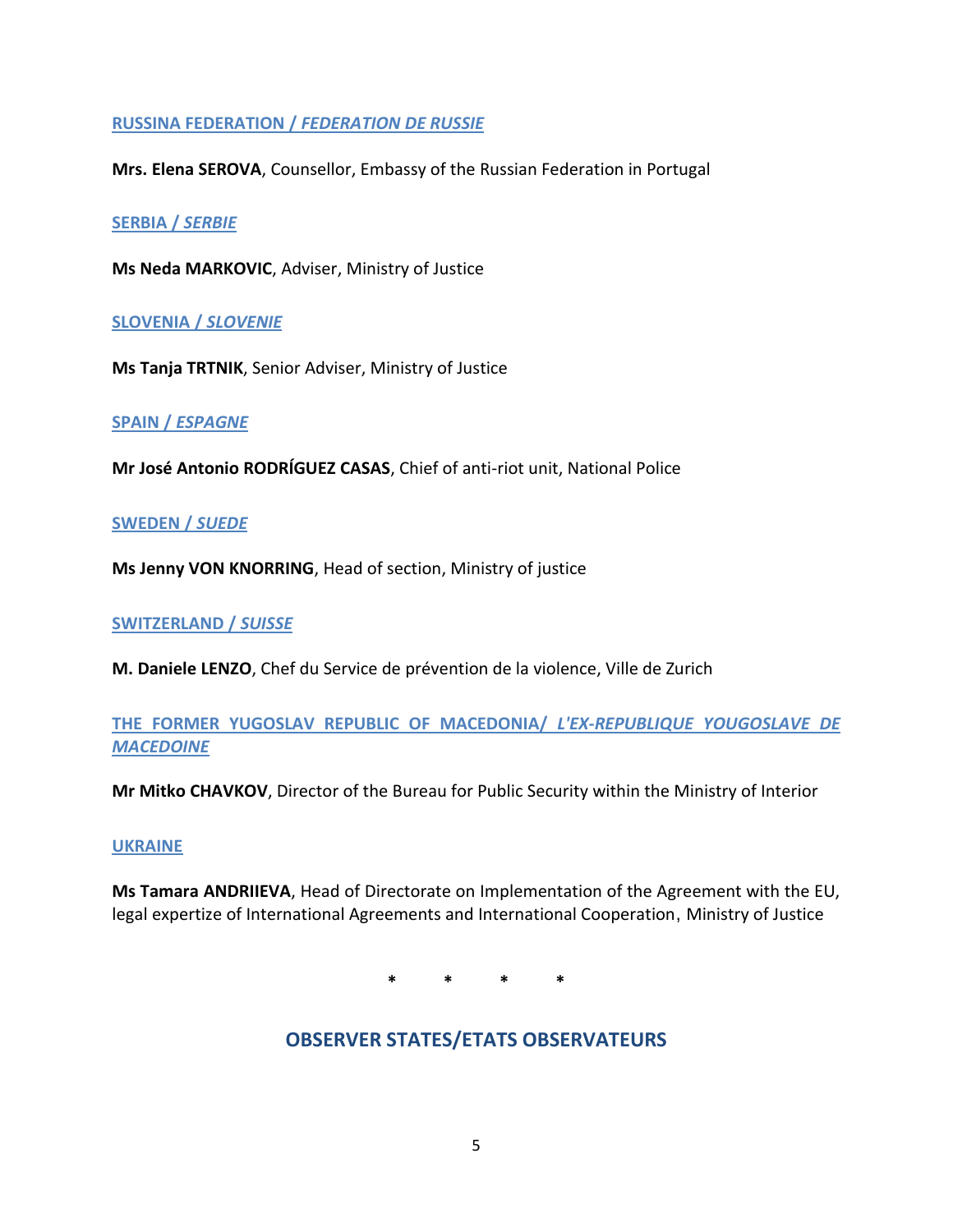**Ms Erica CERVANTES ALBARRÁN**, Legal Attaché for Europe, Prosecutor's Office, Embassy of Mexico in Spain

**\* \* \* \***

### **SPEAKERS**

**Mr Otto ADANG**, Chair public order management, Police Academy of the Netherlands, Netherlands

**Mr Mario BELO MORGADO,** Judge, Portugal

**Mr Bertrand CHAMOULAUD**, Police Commissioner, National Police, France

**Mr Yves CHARPENEL**, First Prosecutor General to the Cour de Cassation de France

**Mr António COSTA MOURA**, State Secretary of Justice, Portugal

**Mr João DA SILVA MIGUEL**, Deputy Prosecutor General at the Supreme Court of Portugal

**Mr Anastasios DELLIS**, Police Major – Criminologist, Greece

**Ms Solange GHERNAOUTI**, Swiss Cybersecurity Advisory and research group, Switzerland

**Mr D. Enrique GUARINOS MARTÍ**, Inspector, National Police, Spain

**Mr Jan HANRATH**, Research Fellow, University of Duisburg-Essen, Germany

**Mr Jesper HJORTENBERG**, Chair of the European Committee on Crime Problems (CDPC)

**Mr Neil JARMAN**, Director, institute for Conflict Research, United Kingdom

**Mr Mils MUIZNIEKS**, Commissioner for human rights, Council of Europe

**Mr Tim NEWBURN**, Professor, Mannheim Center for the Study of Criminology and Criminal Justice, London School of Economics, United Kingdom

**Mr Kerem OKTEM**, Professor, University of Graz, Austria

**Mr Artur OLIVEIRA**, Judge in Tribunal Relação do Porto

**Mr Sebastian ROCHÉ**, Research professor, The National Centre for Scientific Research (CNRS), France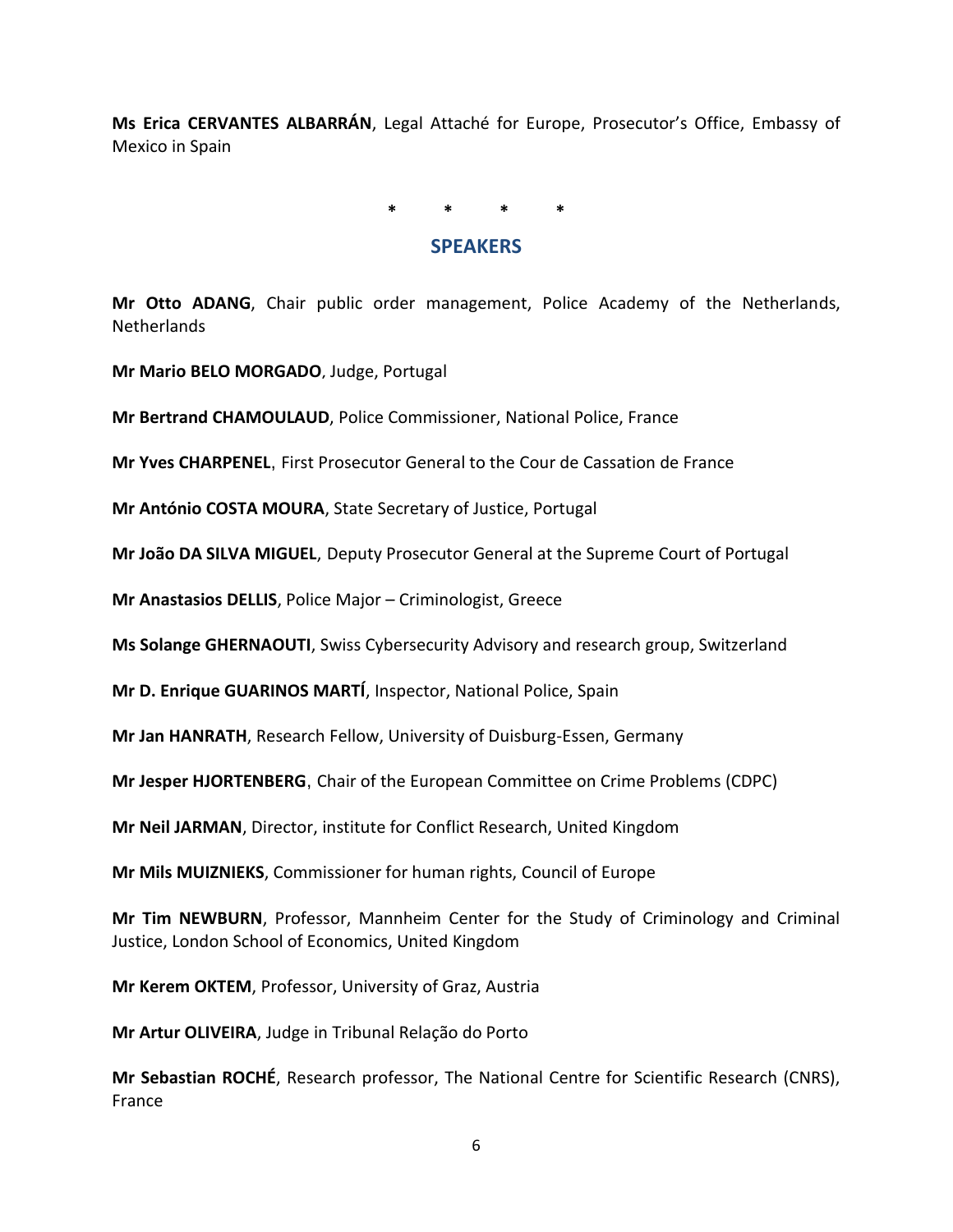**Mr Jerzy SARNECKI**, Professor, Stockholm University's Department of Criminology, Sweden

**Mr Sebastian SPERBER,** European Forum for Urban Security

**Mr Pedro VERDELHO**, Prosecutor, Portugal

**\* \* \* \***

## **PORTUGUESE PARTICIPANTS / PARTICIPANTS PORTUGUAIS**

**Mr Carlos ADEMAR FONSECA**, Inspector, Escola de Polícia Judiciária (EPJ)

**Ms Patrícia ALBUQUERQUE FERREIRA**, Deputy Director - General for Justice Policy, Ministry Of Justice of Portugal

**Mr Joao ARSÉNIO DE OLIVEIRA**, Head Of Department, Ministry Of Justice of Portugal

**Ms Dora CAPINHA**, Legal Adviser, Ministry Of Justice of Portugal

**Mr José Mannuel CARDOSO**, Judge, Court Of Appeal of Lisbon

**Ms Maria José CASTELLO-BRANCO**, Legal Adviser, Ministry Of Justice of Portugal

**Mr Jorge COSTA**, Sub-inspecteur - Géneral, Ministry Of Justice of Portugal

**Ms Stasa CURK ACCETTO**, Senior Legal Advisor, Directorate General for Justice Policy, Ministry Of Justice of Portugal

**Ms Alda Maria DE JESUS AZEVEDO**, Registrar, Institute of Registries and Notaries

**Mr Henrique Manuel DE PINA DUARTE GOMES**, ANACOM

**Mr Jorge FALCÃO,** Legal Adviser, Directorate General for Justice Policy, Ministry Of Justice of Portugal

**Mr Raul FARIAS**, Public Prosecutor, Attorney General's Office

**Mr Rosário FERREIRA**, Prosecutor, Criminal Investigation Department Lisbon, Ministry Of Justice of Portugal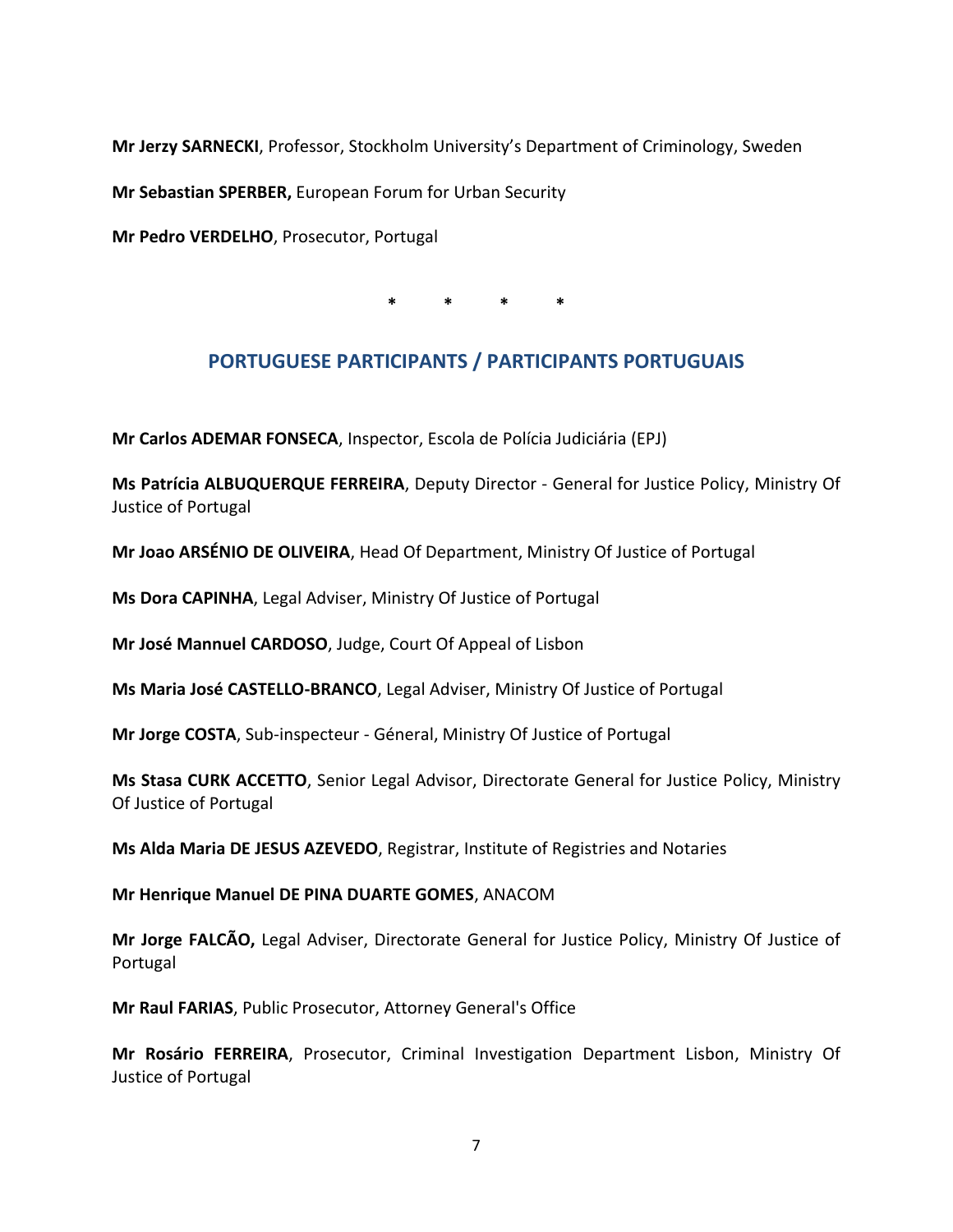**Ms Mónica GOMES**, Técnica Superior, Ministry Of Justice of Portugal

**Mr Miguel GONÇALVES**, Chief Inspector, Directora de Lisboa e Vale do Tejo (DLVT)

**Mr Mário Alberto GONÇALVES PEREIRA**, Intendente, Comando Metropolitano do Porto

**Mr Pedro GOUVEIA**, Superintendente, Direção Nacional

**Mr António Mário LEAL GOUVEIA**, Chief of Section training and public relations

**Ms Raquel Leonor GUERRA**, Especialista Superior, Escola de Polícia Judiciária (EPJ)

**Mr Paulo Miguel LOPES DE BARROS POIARES**, Chief of Bureau of Special Programs, Directorate of Operations, GNR Operational Bureau

**Mr José LUIS**, Inspector, Unidade Nacional Contra-Terrorismo (UNCT)

**Ms Filipa MACIEIRA**, Representative of «Alert online»

**Mr Pedro MAIA**, Chief Inspector, Directora de Lisboa e Vale do Tejo (DLVT)

**Mr Vitor Jorge MENDES ASSUNÇÃO**, Head of Operations, information and public relations Section

**Ms Elisabete MOURA BARROS FERREIRA**, Coordinator of Registers and Patrimony, Ministry Of Justice of Portugal

**Mr Paulo Jorge PAREDES VILELA,** Police Captain

**Mr Joaquim PEREIRA**, Criminal Police, Director of the Nation Unit against Drug Trafficking

**Ms Claudia RAMOS,** Head of Division, Directorate General for Justice Policy, Ministry Of Justice of Portugal

**Ms Maria REBELO**, Presidency of the Council of Ministers

**Mr Carlos RESENDE DA SILVA**, Intendente, Comando Metropolitano de Lisboa

**Mr Paulo RISCADO**, Inspector, Unidade Nacional Contra-Terrorismo (UNCT)

**Ms Maria De Fátima RUSSO**, Legal Adviser, Directorate General for Justice Policy, Ministry Of Justice of Portugal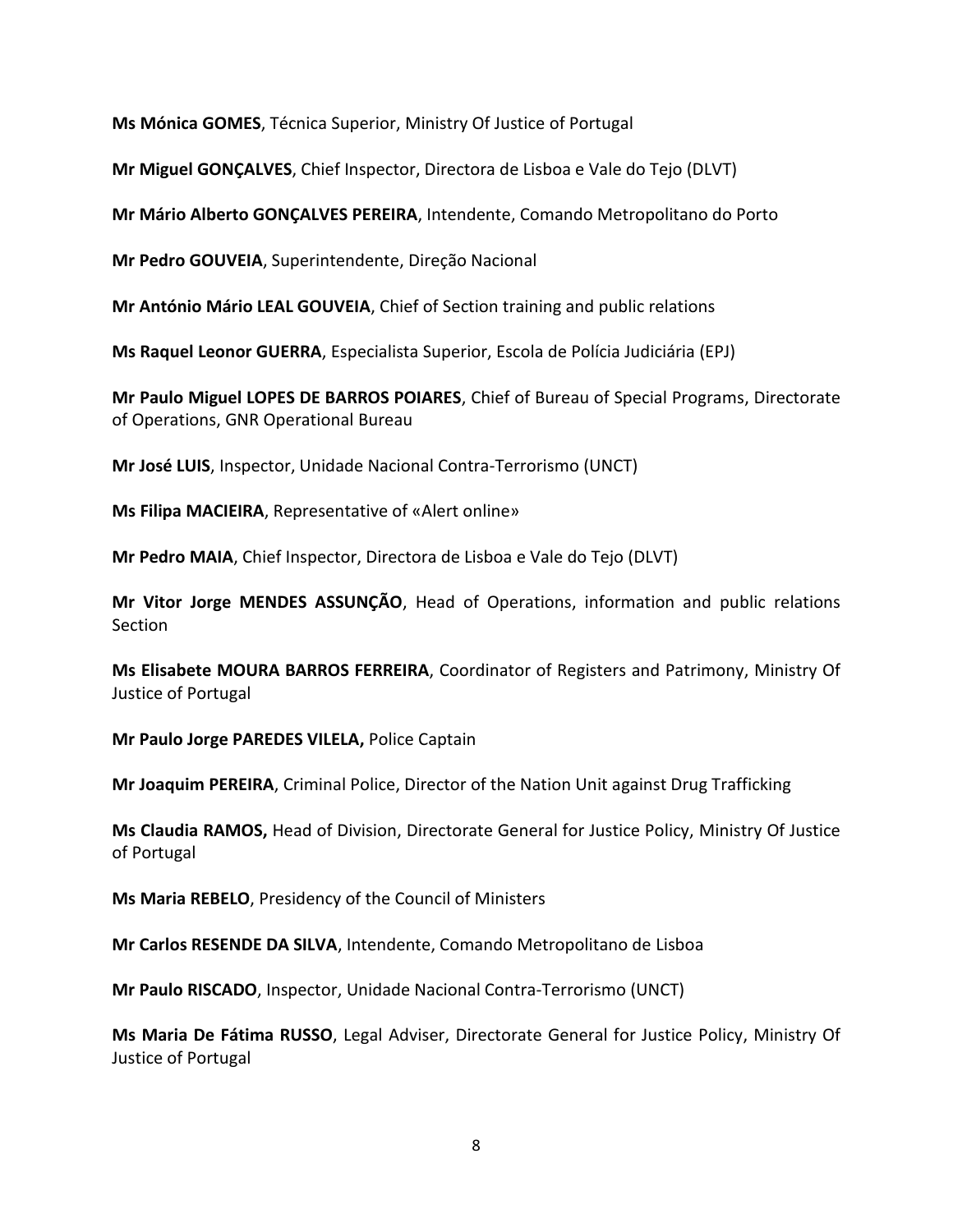**Ms Manuela SANTOS**, Coordenadora de Investigação Criminal, Unidade Nacional Contra-Terrorismo (UNCT)

**Mr Francisco SANTOS**, Presidency of the Council of Ministers

**Ms Filipa SILVA**, Department of Political Multilateral Organizations, Ministry of Foreign Affairs

**Mr João VENTURA**, Detective Chief Inspector, Judicial Police, National Ct Unit, Ministry Of Justice of Portugal

**Mr Romeu Martins VENTURA**, Inspector, Escola de Polícia Judiciária (EPJ)

**Ms Margarida VILÃO**, Legal Adviser, Legal and Regulation Department, Vodafone Portugal

**Ms Susana VIDEIRA**, General Director, Ministry Of Justice of Portugal

\* \* \* \*

# **COUNCIL OF EUROPE INTERGOVERNMENTAL COMMITTEES AND SUBORDINATE BODIES / COMITÉS INTERGOUVERNEMENTAUX ET ORGANES SUBORDONNÉS DU CONSEIL DE L'EUROPE**

**Ms Joana GOMES FERREIRA**, Chair of the Committee of Experts on the Operation of European Conventions on Co-Operation in Criminal Matters (PC-OC)

**\* \* \* \***

## **SECRETARIAT OF THE COUNCIL OF EUROPE / SECRETARIAT DU CONSEIL DE L'EUROPE**

**DIRECTORATE GENERAL OF HUMAN RIGHTS AND RULE OF LAW (DGI), Criminal Law Division** *DIRECTION GÉNÉRALE DES DROITS DE L'HOMME ET ETAT DE DROIT (DGI), Division de Droit Pénal*

**Mr Carlo CHIAROMONTE**, Head of Criminal Law Division, Secretary of the Committee of Crime Problems (CDPC)